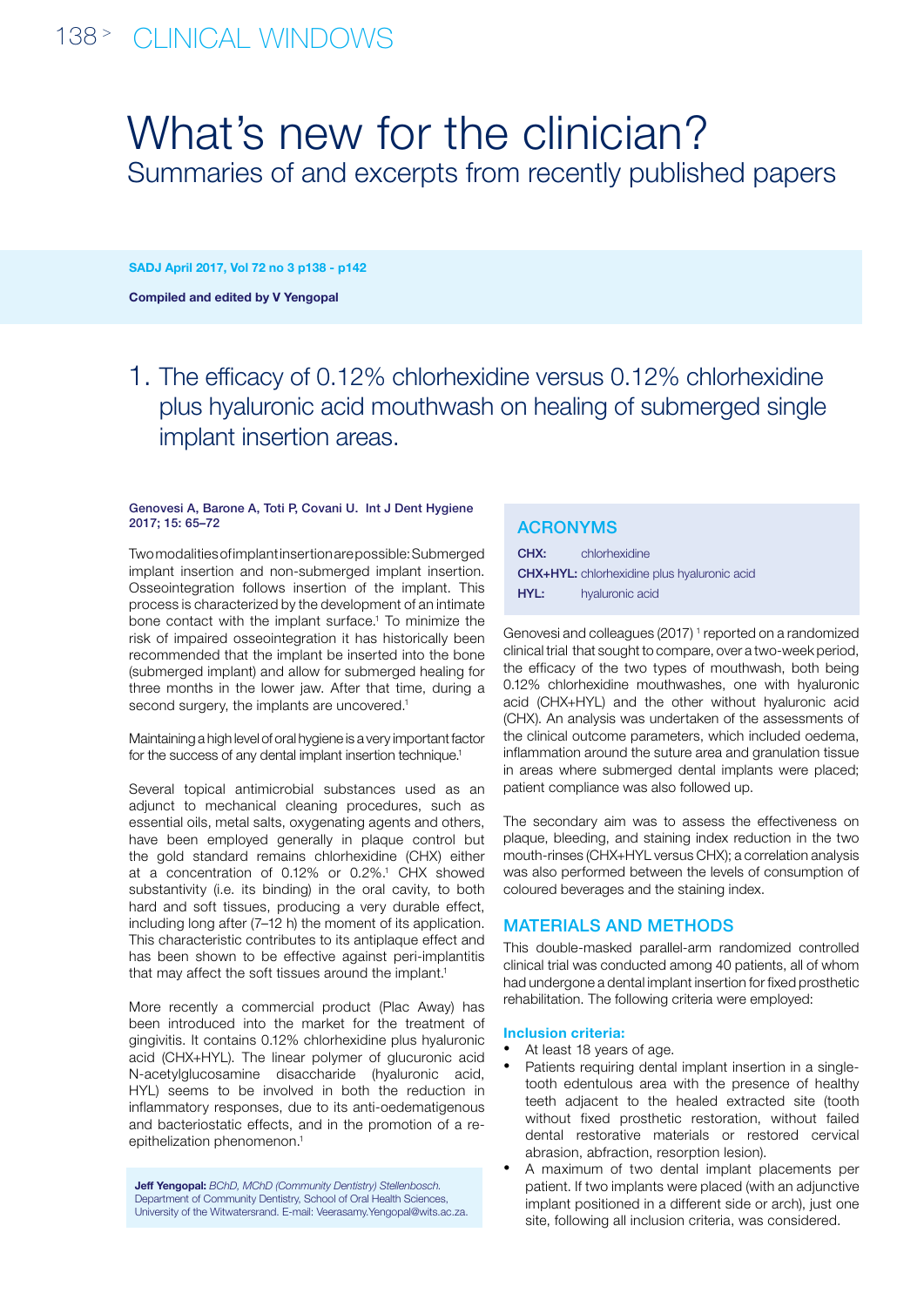## < 139 www.sada.co.za / SADJ Vol 72 No. 3 clinical windows

### Exclusion criteria:

- General contraindication to dental implant treatment (uncontrolled diabetes and severe cardiovascular or infectious diseases).
- Intravenous and oral bisphosphonate therapy.
- Presence of severe, moderate or mild untreated
- periodontal disease.
- Unwillingness to return for the follow-up examination. Use of more than 10 cigarettes per day (being a risk
- factor for failure of dental implants).

Two types of mouthwash were labelled with an X (CHX, 0.12% chlorhexidine, 15 ml Dentosan®) or a Y (CHX+HYL, 0.12% chlorhexidine mouthwash plus 0.1% hyaluronic acid, 9ml Dentosan®chlorhexidine 0.2% plus 6ml Aftamed® 25mg/100g). Patients were assigned to one of the two mouthwash groups, X and Y, using an exactly symmetric binomial random binary sequence (X or Y), which had been generated prior to patient selection; Additionally, once scaling had been completed, patients were trained in the modified Bass brushing technique, using a manual toothbrush and a toothpaste having no influence on CHX effects, as well as in the use of dental floss.

The collection of clinical data was carried out by a blinded and calibrated researcher, who was unaware of the particular mouthrinse used by the participants. Data were collected for each patient: age, gender and location of dental implant placement. Details of the daily consumption of wine, tea and coffee were recorded during the observation period.

All patients were subjected to an oral hygiene session prior to the surgery in order to provide a more favourable oral environment for wound healing: all stain, calculus and plaque were removed. All the participants in the study remained blinded until the end of the study. For the surgery (placement of implants), patients received prophylactic antibiotic therapy (2g amoxicillin or, if allergic to penicillin, 600mg clindamycin) one hour before the procedure. All surgical procedures were performed by a single surgeon. The implants used for this study were all of the same brand and type.

Patients were treated under local anaesthesia using lidocaine with adrenaline 1:50 000. After a mid-crestal incision, a full thickness mucoperiosteal flap was minimally elevated and osteotomy for each site was prepared according to the procedures recommended by the manufacturer. The initial guide drill was used to perforate the cortex, followed by the use of the 2mm twist drill in accordance with the position and angulation planned by the implant surgical guide. The osteotomy was subsequently widened according to the manufacturer's indication. A final countersink was used to prepare the 2mm coronal part of the ridge to the same diameter of the implant. Subsequently, the implants were inserted, using the prescribed unit, to a calibrated maximum torque of 40 Ncm at predetermined 30 rpm. All titanium dental implants, root form, internal hex, rough-surfaced screws were inserted with the implant platform at the bone crest level. Cover screws were placed and flaps were closed over the implant with simple interrupted sutures. All patients were instructed to continue with prophylactic antibiotic therapy (1g amoxicillin or 300mg clindamycin) two times a day for 4 days, and naproxen sodium 550mg tablets were prescribed as an anti-inflammatory to be taken twice for the first day, but only if it was required.

Following the surgical procedure, each patient rinsed their whole oral cavity with mouthwash twice a day (in the morning and in the evening) for 1 min, using the sample solution, which was supplied for 15 days, and which was then expectorated. All participants were instructed to refrain from using water mouthrinse for one hour. Around the site of dental implant placement, toothbrushing was not allowed, and mouthwashing was the only choice. Compliance was checked by gathering a rinsing calendar which had been directly self-recorded by the patients.

Three hours after surgery, at two and at fifteen days, oedema, inflammation around the suture area and granulation tissue were recorded as binary events (presence versus absence) using the following scale:  $0 =$ absence and  $1 =$  presence.

At baseline (before surgery), and at 2 and 15 days after surgery, a comprehensive mouth plaque, bleeding and staining index was computed by means of the data acquired for the three standard indices.

- a. Plaque index (PI): plaque was revealed by plaquedisclosing tablets (two per patient). Six surfaces were examined per tooth (disto-buccal, mid-buccal, mesiobuccal, disto-lingual, mid-lingual and mesio-lingual). The absence or presence of plaque was recorded for each surface.
- b. Bleeding index on marginal probing (BIMP): bleeding on marginal probing was examined for six surfaces per tooth (disto-buccal, mid-buccal, mesio-buccal, distolingual, mid-lingual and mesio-lingual); the presence of bleeding was tested within 1 min after the gingival margin had been probed at an angle of approximately 60° to the longitudinal axis of the tooth. The record was noted on a scale from 0 to 2  $(0 =$  non-bleeding;  $1=$  pinprick bleeding;  $2 =$  excessive bleeding).
- c. Staining index (SI): four areas were examined per tooth: one incisal, one gingival and two approximals. Intensity of staining was scored as  $0 =$  no stain;  $1 =$  light stain;  $2=$  moderate stain;  $3=$  heavy stain).

Any side effects encountered by patients during mouthwash treatment, such as a lesion in the oral mucosa or taste modification, were also documented. For the final time point (15 days), pairwise linear correlations between the variables related to each patient's beverage consumption and the three indices were performed employing the Spearman's rank correlation test.

The submerged implants included in this study were restored three to four months after implant placement.

### **RESULTS**

A total of 40 patients (24 men and 16 women, aged 54.7 ± 12.1 years) completed this trial. All patients certified in their rinsing calendars that they meticulously followed indications of the present paper, giving a 100% compliance. No patient dropout occurred.

Neither allergic reactions to CHX and/or HYL or antibiotics nor major complications were recorded in the subjects. Two patients (belonging to CHX group) continued analgesic therapy till the third day. These two patients were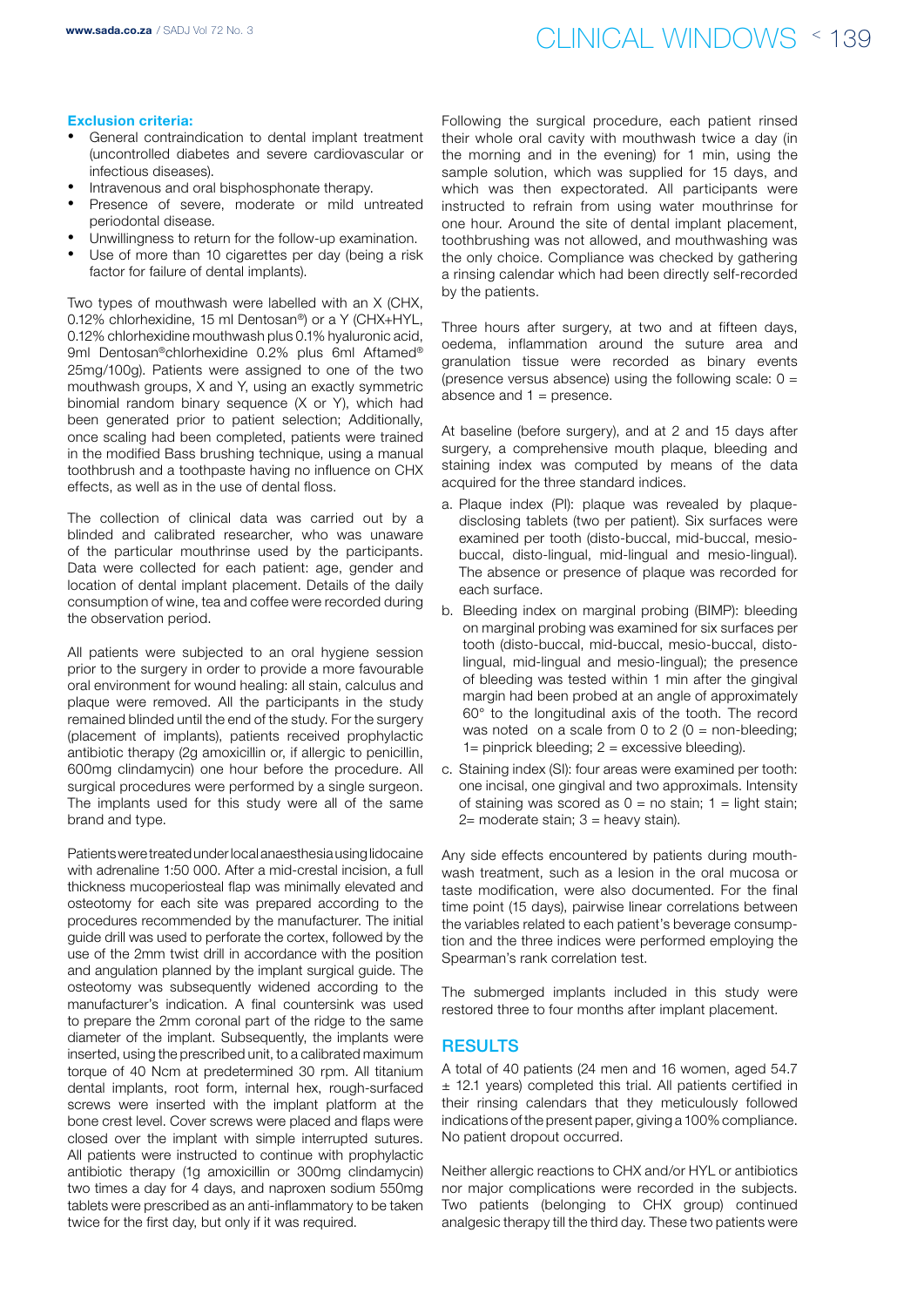## 140<sup>></sup> CLINICAL WINDOWS

excluded from statistical analysis due to the prospective cumulative effects of the analgesic/anti-inflammatory drug on surgical outcomes: however, these patients had shown inflammation around sutures and oedema both at baseline and at two days after surgery. During the mouthwash treatment, no minor side effects, such as burning mouth or taste modification, were reported by any of the patients.

For between group comparisons, the incidence of oedema showed significant differences between the two groups within two days after surgery (with 9 and 15 events at the 3-h control, respectively, for the CHX+HYL and CHX groups, with a P-value of 0.0205; and with 4 and 14 events at the two-day control, respectively, for the CHX+HYL and CHX groups, with a P-value of 0.0009). Significant differences between the two groups were displayed neither for variables related to inflammation around the suture area nor for that related to the granulation tissue. Significant differences were not found for any of the indices (PI, BIMP and SI), nor for the percentages of colonized sites, between the two mouthwash groups at any of the time points of the survey, whereas a similarity between indices and percentage of colonized sites was shown when intragroup significances were investigated.

For within group comparisons, the plaque index revealed significant differences for both the CHX+HYL and CHX groups, except for the comparison between two- and 15-day time. Regarding the BIMPs, the pre-operative values (0.14  $\pm$  0.10 and 0.13  $\pm$  0.11 for the CHX+HYL and CHX groups, respectively) were different from those at the two-day stage  $(0.09 \pm 0.08$  and  $0.09 \pm 0.09$  for rinses in the CHX+HYL and CHX groups, respectively) and 15-day time point  $(0.07 \pm 0.04)$ for the CHX+HYL mouthwash type, all with significant P-values less than 0.008. The distribution of the staining index seemed

to increase for both mouthwash types, from  $0.14 \pm 0.17$  to  $0.19$  $\pm$  0.14 in the CHX+HYL group, and from 0.12  $\pm$  0.19 to 0.31  $\pm$ 0.34 in the CHX group, but with no significance.

No significant correlations were found between the staining index and the consumption of any of the coloured beverages for either type of rinse.

### **CONCLUSIONS**

In the healing site of patients subjected to dental implant placements, no difference between groups was observed at 15 days post-surgery; however, an anti-oedematigenous additional effect in early healing seemed to be disclosed for 0.12% CHX+HYL mouthwash. No significant differences in antiplaque, antigingivitis and antistaining effects were revealed by the comparison between the two rinses; however, when either 0.12% CHX+HYL or 0.12% CHX mouthwash was employed, significant reductions in plaque and bleeding were observed; moreover, both the rinses seemed to exhibit a tooth-staining effect.

### Implications for practice

Significant results were obtained for the chlorhexidine mouthwash plus hyaluronic acid, yielding anti-oedematigenous additional effects on surgically treated sites compared with chlorhexidine alone. Both rinses performed equally well for all the other variables investigated.

#### Reference

1. Genovesi A, Barone A, Toti P, Covani U. The efficacy of 0.12% chlorhexidine versus 0.12% chlorhexidine plus hyaluronic acid mouthwash on healing of submerged single implant insertion areas: a short-term randomized controlled clinical trial. Int J Dent Hygiene 2017; 15: 65–72.

## 2. Alcohol-free 0.2% chlorhexidine oral rinse versus 0.2% chlorhexidine rinse with alcohol for the control of dental plaque accumulation.

#### Papaioannou W, Vassilopoulos S, Vrotsos I, Margaritis V, Panis V. Int J Dent Hygiene 2016; 14: 272–7.

Plaque control using mechanical means (toothbrush and interdental cleaning aids), when practiced successfully and on a daily basis, is usually sufficient for the preservation of healthy dental and periodontal tissues.<sup>1</sup> The majority of patients, however, do not succeed in effectively removing plaque, especially in the interdental areas and other hard-to-reach surfaces, hence, adjunctive use of antiseptics in the form of mouthwashes has been shown to be effective in successfully controlling plaque and gingival inflammation.1

Chlorhexidine digluconate (CHX) is a powerful antimicrobial substance that chemically belongs to the bisguanides family. Mouthwashes that contain CHX in different concentrations (0.1-0.2%) are considered to be

### ACRONYMs

CHX: chlorhexidine

- **DI:** discolouration index
- GI: gingival index
- PI: Silness and Löe plaque index

the most effective in reduction of plaque accumulation and gingival inflammation.<sup>1</sup> This is due to the action of CHX, which primarily strikes the bacterial cell membrane causing leakage of cell components of Gram-positive bacteria, Gram-negative bacteria, fungi and viruses (HSV1, HSV2, Influenza A).<sup>1</sup> CHX can also penetrate into the plaque biofilm and act against the already incorporated bacteria.<sup>1</sup> CHX preserves its antimicrobial action for more than 12 h due to its supragingival substantivity. It has both a bactericidal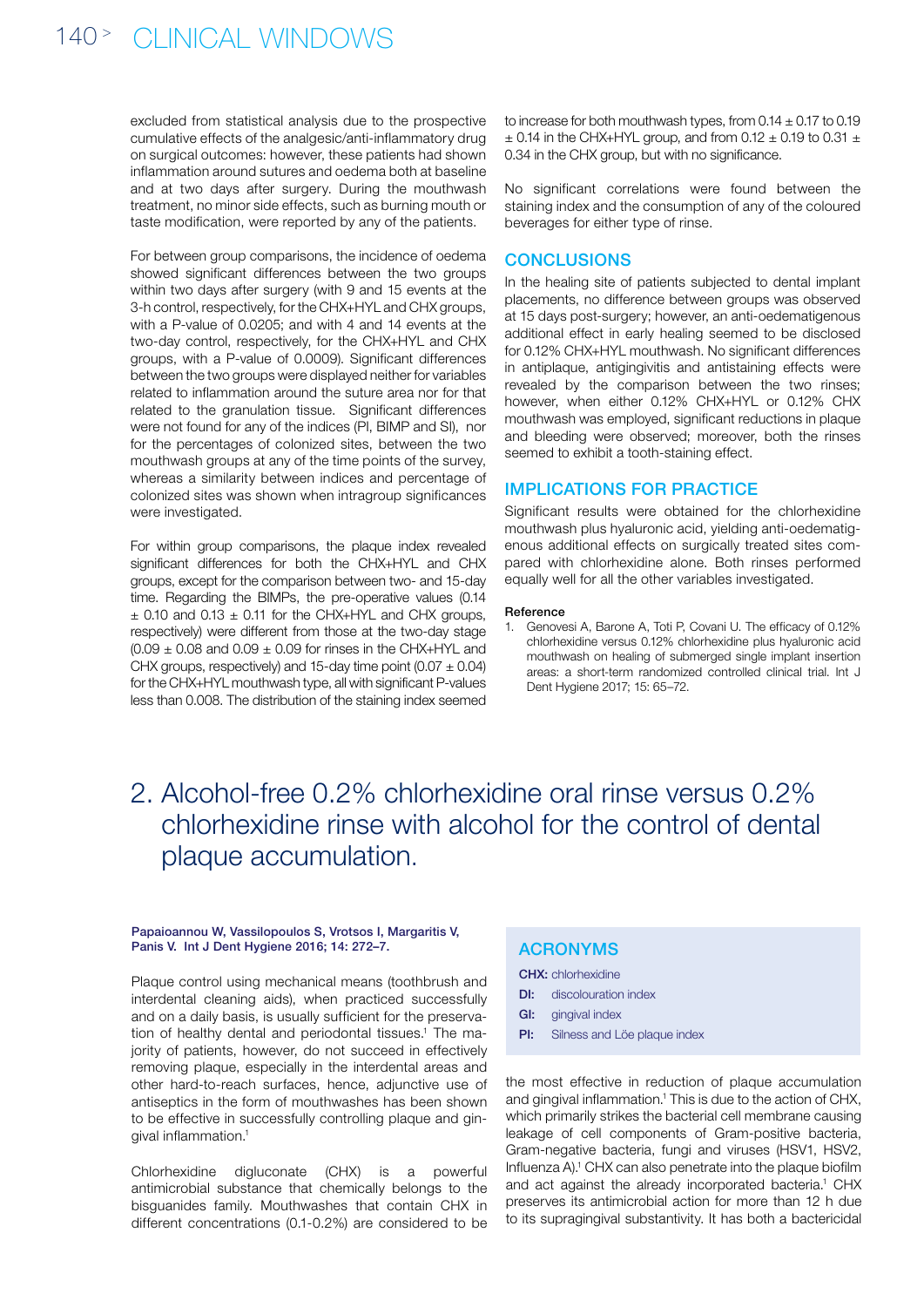and bacteriostatic effect dependent on the available concentration. Resistant microbial strains do not develop, even after prolonged use of CHX.

Papaioannou *et al* (2016) reported on a trial that sought to compare the clinical efficacy of two formulations, both containing the same concentration of active ingredient in the solution (CHX 0.2% w/v) but having different content of excipients, on a) the formation of plaque, b) gingival inflammation and c) the discoloration of the dental tissues.

### Materials and methods

This was a double-blind crossover study. Ten healthy volunteers who were non-smokers, had a high level of oral health (Community Periodontal Index <2), no active dental caries, no allergies to the medication and had no removable dental prostheses or fixed or removable orthodontic appliances were included in this trial.

The clinical measurements were performed by a calibrated examiner at the beginning (baseline) and at the end of each study stage. The examiner was blinded to the solution used as well as to the previous measurements. The presence and the amount of plaque were recorded using the Silness and Löe plaque index (PI). More specifically, this index was measured on the mesial, middle and distal of both the buccal and lingual surface of all teeth except for the third molar and with a  $0-3$  gradation  $(0 = ab\$ of plaque,  $1 = no$  visible plaque detected by periodontal probe,  $2$  = moderate accumulation along the gingival margin of the tooth,  $3 =$  abundant accumulation on the gums and on the dental surface).

On the same surfaces and with the same 0–3 grading, gum inflammation was also assessed with the help of the gingival index (GI) by Löe and Silness ( $0 =$  lack of inflammation,  $1 =$  light discolouration and light swelling but lack of bleeding during probing,  $2 =$  redness, swelling and bleeding during probing,  $3 =$  intense redness, swelling and tendency to bleed automatically).

Finally, the discolouration index (DI) was recorded on the buccal and lingual surfaces, directly without the use of photographs, for the six anterior teeth of both the mandible and maxilla. This index records the discolouration both qualitatively (colour intensity:  $0 =$  lack of stain,  $1 =$  light stain – yellow to brown, slightly visible,  $2 =$  medium stain – medium brown colour,  $3$  = dark stain – dark brown to black colour) and quantitatively (amount:  $0 =$  lack of stain, 1 = thin stain line  $\ll 1$  mm width), 2 = moderate band of stain (1–2 mm),  $3 =$  wide band of stain ( $>2$  mm).

These scores are combined into a single overall score according to the formula:  $1.5 \times$  stain intensity + 1  $\times$  stain amount, resulting in a final DI rate for the mouth, which was a mean for all examined surfaces. The formula was developed taking into consideration that even a small amount of black stain can be more aesthetically annoying for the patient than a wider amount of light discolouration.

The 10 volunteers followed a two-week preparation programme that included plaque removal through a professional prophylaxis – as thoroughly as possible – and repeated instructions on oral hygiene. The objective was that the subjects taking part in the study were free of

microbial plaque and gingivitis at the end of this time period. This study consisted of only one group that followed two 21-day experimental gingivitis test periods. During these time periods, the study subjects abstained from every kind of oral hygiene with mechanical or other means except by the oral rinse provided. The products under investigation, CHLOREL® 0.2% w/v and CORSODYL® 0.2% w/v Mint Mouthwash were given to the study subjects at the respective time period, in identical packaging with only the following indications: Bottle A, Bottle B. The 10 volunteers rinsed every morning and evening and for a duration of 1 min with a) 10 ml solution from Bottle A for period 1 and b) 10 ml solution from Bottle B for period 2. This was a doubleblind study. The contents of the bottles were revealed to the investigators after completion of the study.

After the end of the first test period, a 14-day washout period followed, during which the study subjects resumed oral hygiene with mechanical means at home, while plaque removal, tooth scaling and polishing were repeated at the clinic. Both at the beginning and at the end of each test period, the same examiner obtained and analysed the clinical measurements.

Briefly, the stages were the following:

- 1. Initial clinical measures (Day 0 Baseline: PI, GI, DI, CPI)
- 2. Two-week preparation programme: Repeated instructions on oral hygiene, plaque removal, tooth scaling and polishing at the clinic.
- 3. First test period lasting three weeks: clinical examinations at the start (PI, GI, DI)

The subject abstains from all means of oral hygiene; rinses every morning and evening with 10 ml of solution A for 1 min. Clinical examinations repeated (PI, GI, DI) at the end of the period.

- 4. Washout period and 14-day preparation: The use of mouthwash is ended and daily oral hygiene using mechanical means is started. Repeated instructions on oral hygiene, plaque removal, tooth scaling and polishing.
- 5. Second test period lasting three weeks: clinical examinations at the start (PI, GI, DI). The subject abstains again from all other means of oral hygiene; rinses every morning and evening with 10 ml of solution B for 1 min. Clinical examinations repeated (PI, GI, DI) at the end of the test period.
- 6. Completion of study: subjects have plaque removed by scaling and polishing at the clinic.

### **RESULTS**

The group of volunteers comprised six females and four male students with a mean age of 23.4 years (SD 3.9). All had very good or excellent oral health. Mean values (standard deviations) of PI increased similarly for both solutions; however, these differences between initial and final values were statistically significant only for CHLOREL® (0.52 [0.15] to 0.75 [0.19]), respectively). Similarly, the mean values for the GI showed small increases over the course of the study periods, but these differences were not found to be statistically significant for either solution. The mean values of DI for CORSODYL® and CHLOREL®, which were at 0 at the beginning of each study period increased significantly for both solutions, with the former showing the highest mean final score, that is 0.20 (0.30). These differences were statistically significant for both solutions.